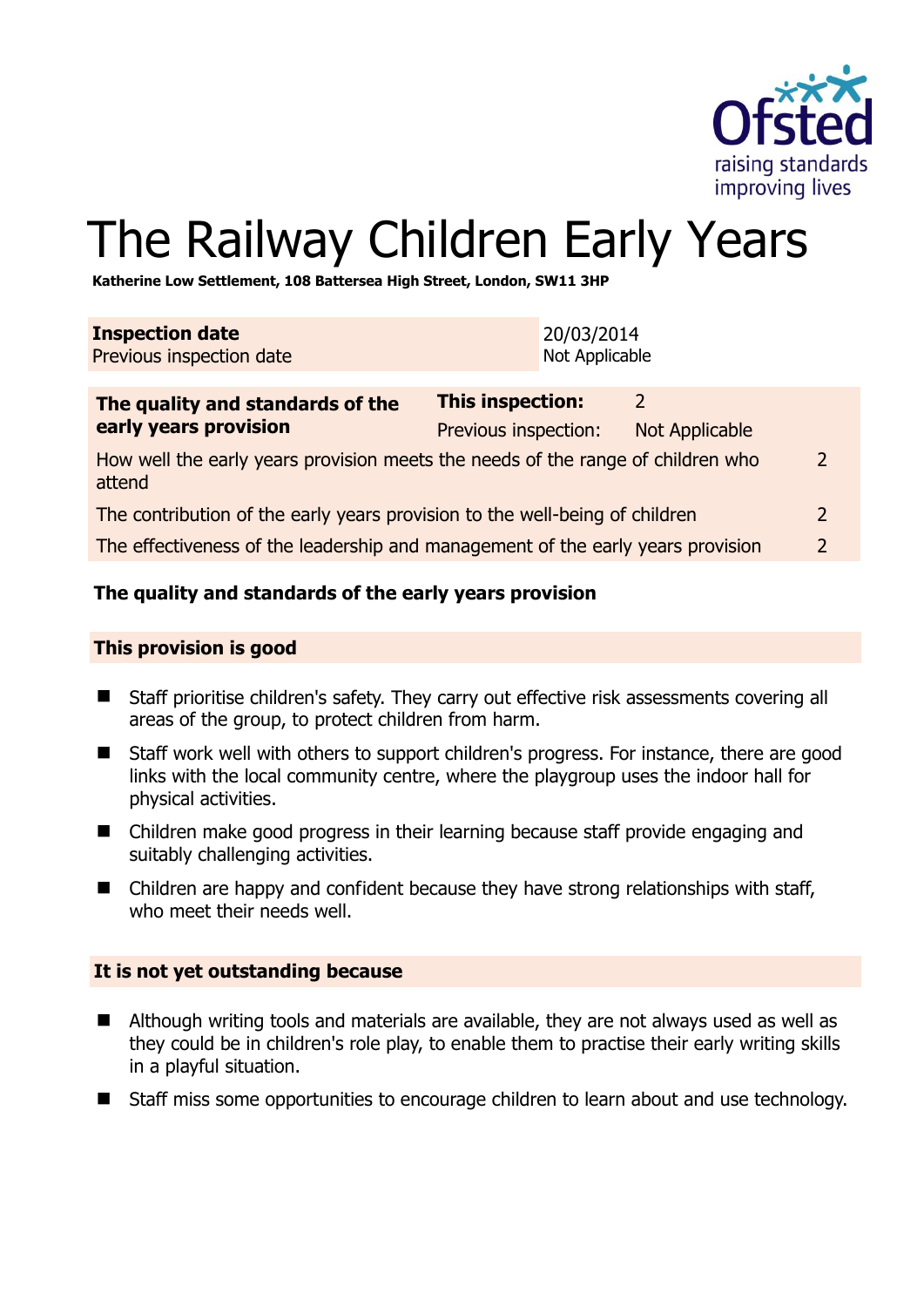# **Information about this inspection**

Inspections of registered early years provision are:

- scheduled at least once in every inspection cycle the current cycle ends on 31 July 2016
- scheduled more frequently where Ofsted identifies a need to do so, for example where provision was previously judged inadequate
- **•** brought forward in the inspection cycle where Ofsted has received information that suggests the provision may not be meeting the legal requirements of the Early Years Foundation Stage or where assessment of the provision identifies a need for early inspection
- **•** prioritised where we have received information that the provision is not meeting the requirements of the Early Years Foundation Stage and which suggests children may not be safe
- scheduled at the completion of an investigation into failure to comply with the requirements of the Early Years Foundation Stage.

The provision is also registered on the voluntary and compulsory parts of the Childcare Register. This report includes a judgment about compliance with the requirements of that register.

# **Inspection activities**

- The inspector observed the indoor and outdoor environments.
- The inspector observed interaction between staff and children.
- The inspector tracked the progress of several children.
- The inspector sampled a range of documentation.
- $\blacksquare$ The inspector spoke to parents, staff and children, and took their views into consideration.

# **Inspector**

Jennifer Beckles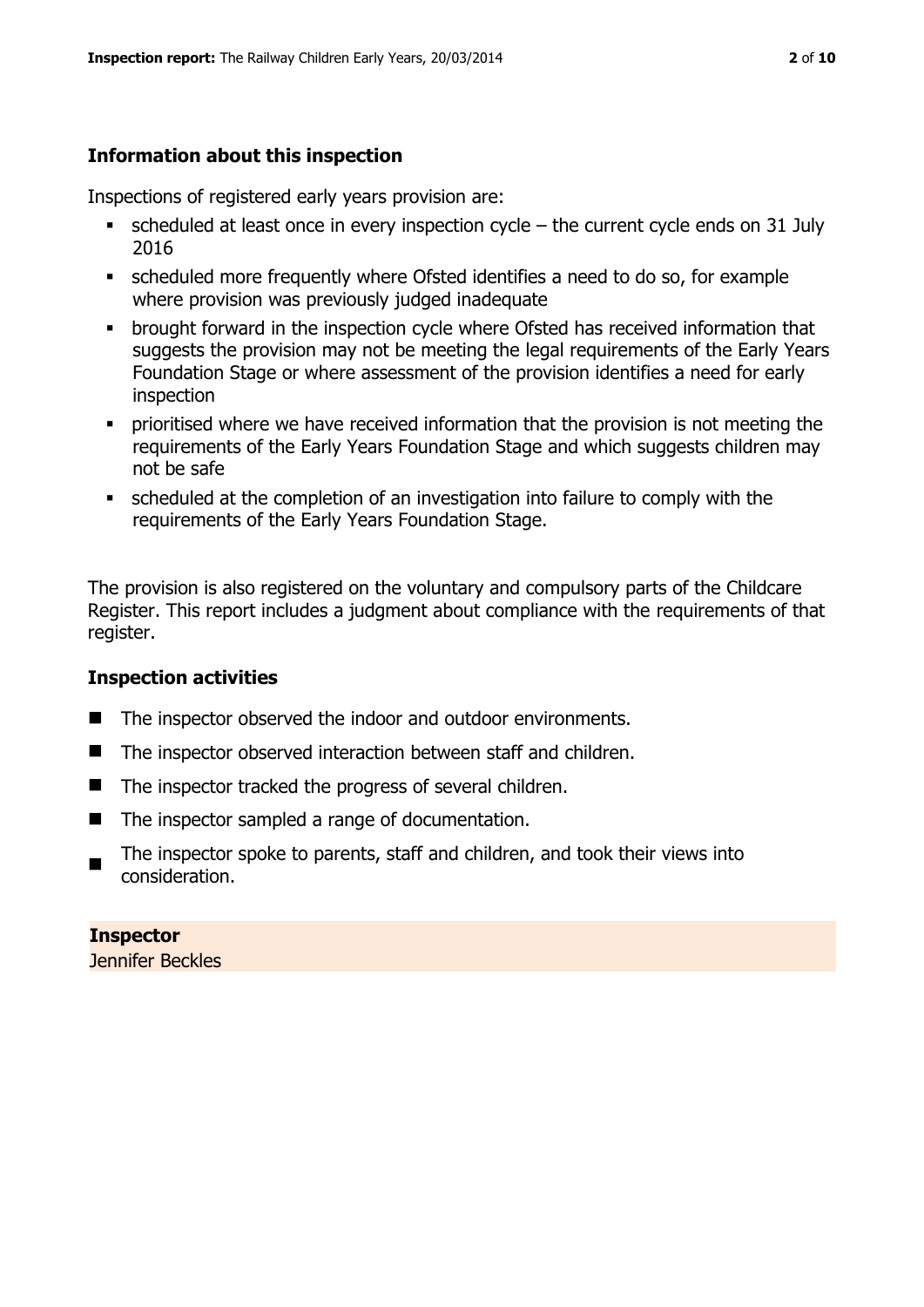#### **Full report**

#### **Information about the setting**

The Railway Children Early Years opened in 2013. It is part of a group of playgroups operated by Childcare & Business Consultancy Services. It operates from a purpose-built building in the grounds of Katherine Low Settlement in Battersea, south-west London. The playgroup is open from Monday to Friday between 9am and 12pm and from 12.30pm to 3.30pm, during term time only. There is an outside play area. The playgroup is registered on the Early Years Register and the compulsory and voluntary parts of the Childcare Register. It employs three members of staff who work directly with the children, including the manager. Two staff members have appropriate early years qualifications at level 3. One staff member is unqualified and is working towards an early years qualification. The playgroup receives funding for free early years education for children aged two, three and four. There are currently 19 children in the early years age range on roll. The playgroup supports children with special educational needs and/or disabilities.

#### **What the setting needs to do to improve further**

#### **To further improve the quality of the early years provision the provider should:**

- encourage children to make more use of writing tools and materials in role-play situations, to enhance their early writing skills
- develop further opportunities for children to learn about and use technology.

#### **Inspection judgements**

#### **How well the early years provision meets the needs of the range of children who attend**

Staff help children to make good progress in their learning because they plan well to meet their needs. They base planning on children's skills and interests, and cover areas of learning effectively, overall. Activities are wide ranging and stimulating, which results in good levels of children's engagement. Staff provide a good balance between child-initiated play and adult-led activities, resulting in structured learning activities and free choice. This helps to promote children's learning well.

Children learn to recognise numbers and match these to corresponding quantities when they play with numbered ducks in the water tray. Staff support children's counting skills by helping them to count in sequence. Children work well together and play cooperatively as they create building scenes from small world resources, such as cranes and diggers. Staff provide some opportunities for children to use defunct technology in role play scenarios; however, there is scope to develop further opportunities for children to learn about and use working technology. Staff help children to develop good listening skills by using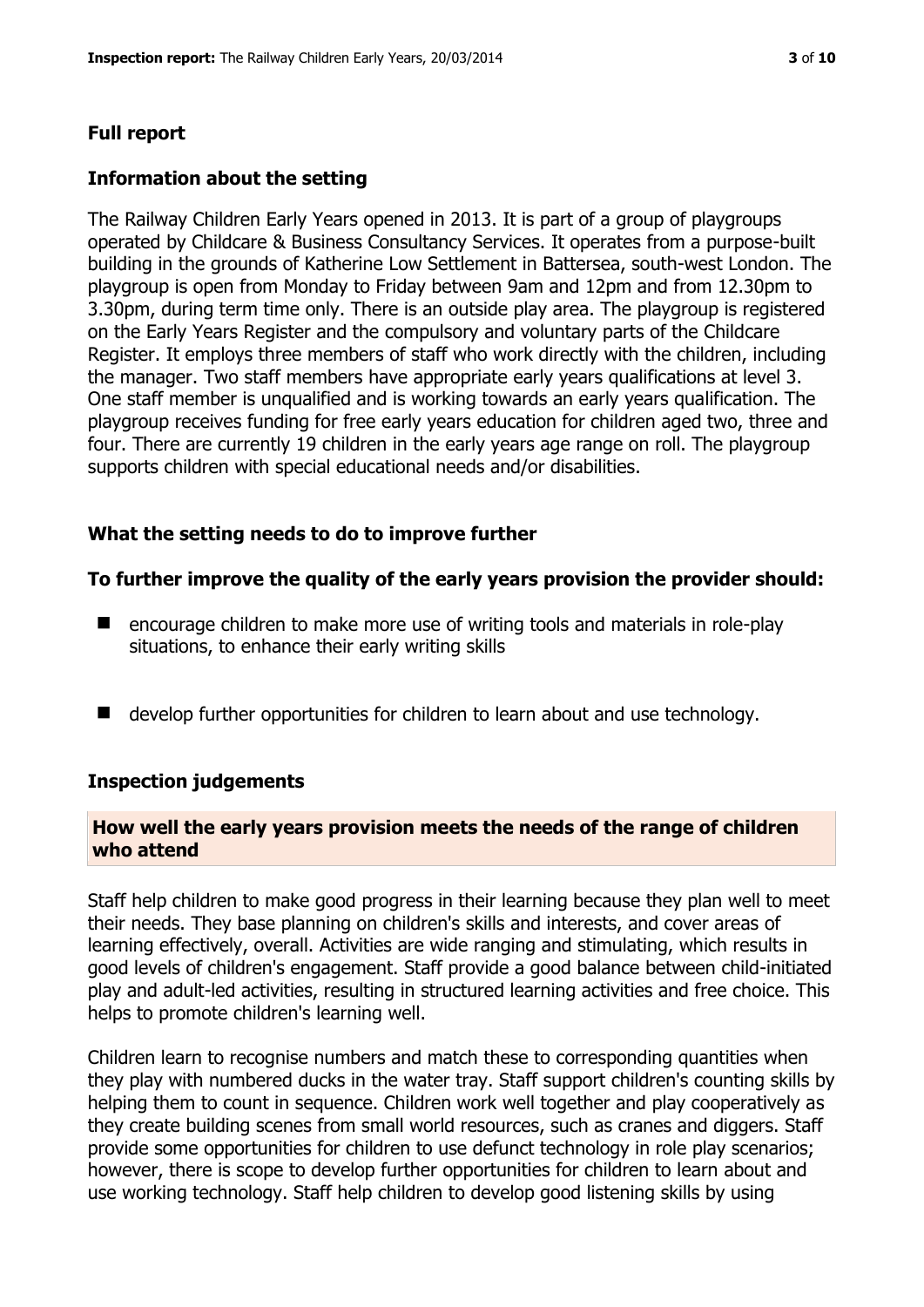musical instruments, which children use well to create loud and quiet sounds. This supports children in developing their early reading skills because they learn to differentiate sounds. Although there are writing tools and materials available, these are not used to full effect during children's role play, to enhance their early writing skills. Children use problem solving skills effectively when they complete animal puzzles. Staff extend their learning by teaching children animal names and discussing where the animals live. Staff sing action songs with children, which teaches them the names of different body parts. Children learn to recognise their names on cards when they arrive at the nursery. This supports their early reading skills effectively. Overall, these experiences help children to develop valuable skills for when they move on to school.

Staff are effective in teaching children a variety of physical skills. They organise races where children move in different ways by running, hopping and jumping. Children jump on small trampolines, propel themselves forward on ride-on toys, and practise coordination skills by throwing and catching balls. Staff provide a good range of other learning opportunities in the outdoor area. For instance, they talk to children about minibeasts while they examine the features of these insects in magnifying boxes. Staff show children the effect of the wind on bubbles blown from soapy solutions. This supports their understanding of the world well. Staff encourage children to concentrate and solve problems by creating a treasure hunt in the garden, which the children delight in.

Children with special educational needs and/or disabilities make good progress because staff work closely with community health professionals to support children's learning. They monitor children regularly and provide specific activities that meet their needs well. Staff support children who are learning to speak English as an additional language by learning key words in their home languages. This helps children to be understood and to communicate with staff with growing effectiveness.

Staff keep good records of children's progress. They carry out regular observations, which they evaluate well, and collect samples of children's art work. They use this information effectively to determine children's next steps for learning. Staff carry out progress checks for children aged between two and three years, and provide written summaries to parents. They keep parents informed of their children's progress through regular review meetings and daily interaction. Parents contribute to their children's learning by sharing their observations of their children with staff. Staff then use this information to inform plans. Parents contribute further by spending time in the playgroup to support children as they play.

#### **The contribution of the early years provision to the well-being of children**

Children are confident and content in this small, nurturing playgroup. Staff have strong relationships with children, which support their feelings of security. Children settle readily because staff spend time getting to know them, and finding out about their likes and dislikes. Staff use this information to provide activities based on children's preferences, which helps children to feel happy and secure.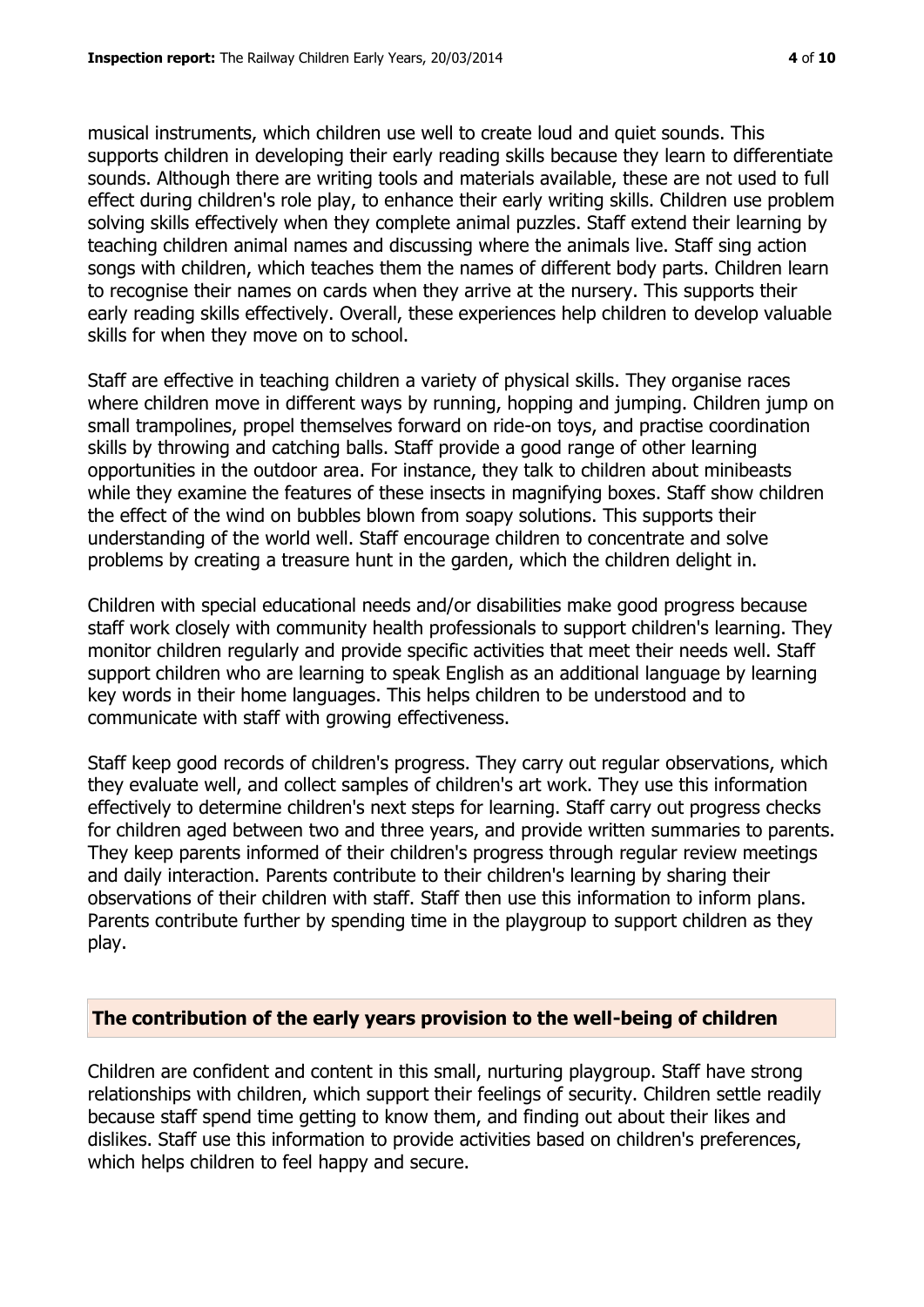Children's independence and freedom of choice is supported through the provision of accessible resources in an organised playgroup. Staff teach children how to behave in safe ways. For example, they remind them to walk indoors to avoid accidents. Children behave in safe ways, for instance by sitting down when eating to avoid choking. Children have good self-care skills; they use the bathroom independently to wash their hands at appropriate times, supported by staff as needed. Staff change nappies in clean, bright areas, which support children's ease and comfort.

Staff encourage children to take responsibility for small tasks, such as giving out snacks to other children. Consequently, children are independent at snack time. They select fruit of their choice and pour their own drinks. Staff provide balanced, healthy snacks, which cater for special dietary needs. Children develop healthy habits because they have daily fresh air and practise a wide range of physical skills on outdoor equipment.

Children behave well because staff are clear about expected behaviour and respond to them in a calm manner. Staff use praise well to motivate children to behave in positive ways. They help to prevent behaviour difficulties, showing children how to share resources by using a sand-timer to take turns. Staff help children to understand and value diversity by talking with them about special cultural or religious events. For instance, they celebrate Chinese New Year with children by tasting different Chinese foods. As a new playgroup, most children are under three years of age, so links with local schools to support children's future move to school are under development. Children stay with their key person throughout their time at the playgroup and this supports continuity of care and learning..

# **The effectiveness of the leadership and management of the early years provision**

Management has good understanding of its responsibilities in relation to the requirements of the Statutory Framework for the Early Years Foundation Stage. Staff implement a range of effective measures to keep children safe. For example, they carry out risk assessments covering all aspects of the playgroup, to protect children from harm. Management vets staff well for their roles and this helps to keep children safe. Staff have good knowledge of procedures to follow should they be concerned about a child, and this supports children's safety further.

The manager supervises staff regularly and provides support to strengthen practice. As a new playgroup, appraisals to identify staff training needs are scheduled to take place in the coming months. Relevant formats and systems are in place for appraisals. Staff have attended some training courses, such as autism awareness. This has led to staff using picture cards and other visual resources to support communication and understanding in children within the autistic spectrum.

The manager has good perception of the quality of staff practice because she spends time working alongside staff and observes their practice. She monitors the effectiveness of planning and the quality of children's assessments because she carries out random checks. Staff track children children's progress and this helps them to identify any children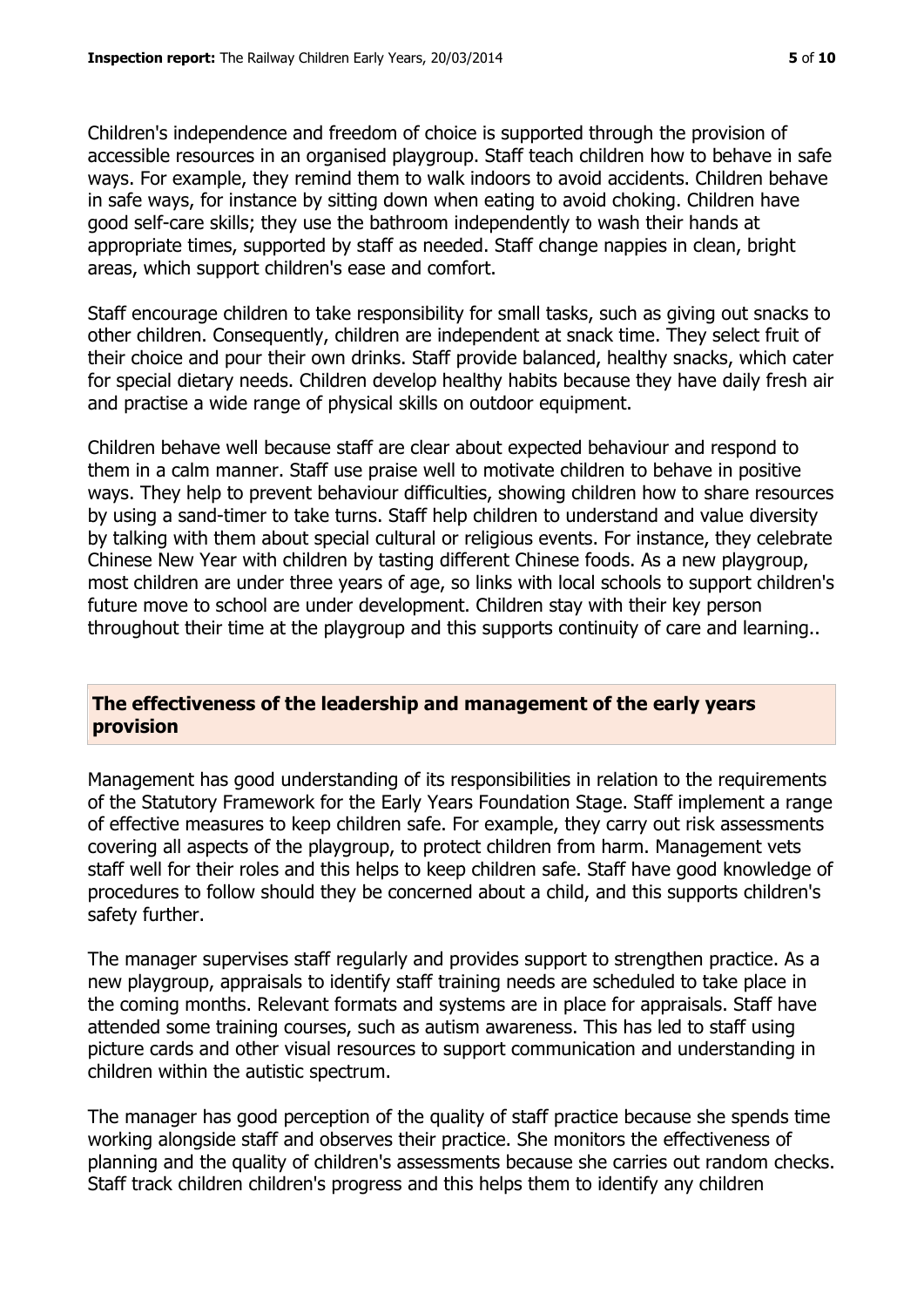operating below expected levels. This enables them to provide support to close gaps in learning.

Staff work well with a variety of organisations to support children's learning. For instance, they have good links with the local community centre where some facilities are shared for children's use. Staff work closely with community health professionals to support children with special educational needs and/or disabilities. There is good partnership work with parents, who are kept informed of children's progress and have good opportunities to contribute to their development.

The manager has set clear priorities for improvement of the playgroup because she evaluates all aspects of practice. This helps to develop good awareness of the nursery's strengths and weaknesses. For instance, the manager plans to further develop the outdoor area to provide wider learning opportunities for children. The playgroup is operating effectively and has good ability to maintain this in the future.

## **The Childcare Register**

| The requirements for the compulsory part of the Childcare Register are | Met        |
|------------------------------------------------------------------------|------------|
| The requirements for the voluntary part of the Childcare Register are  | <b>Met</b> |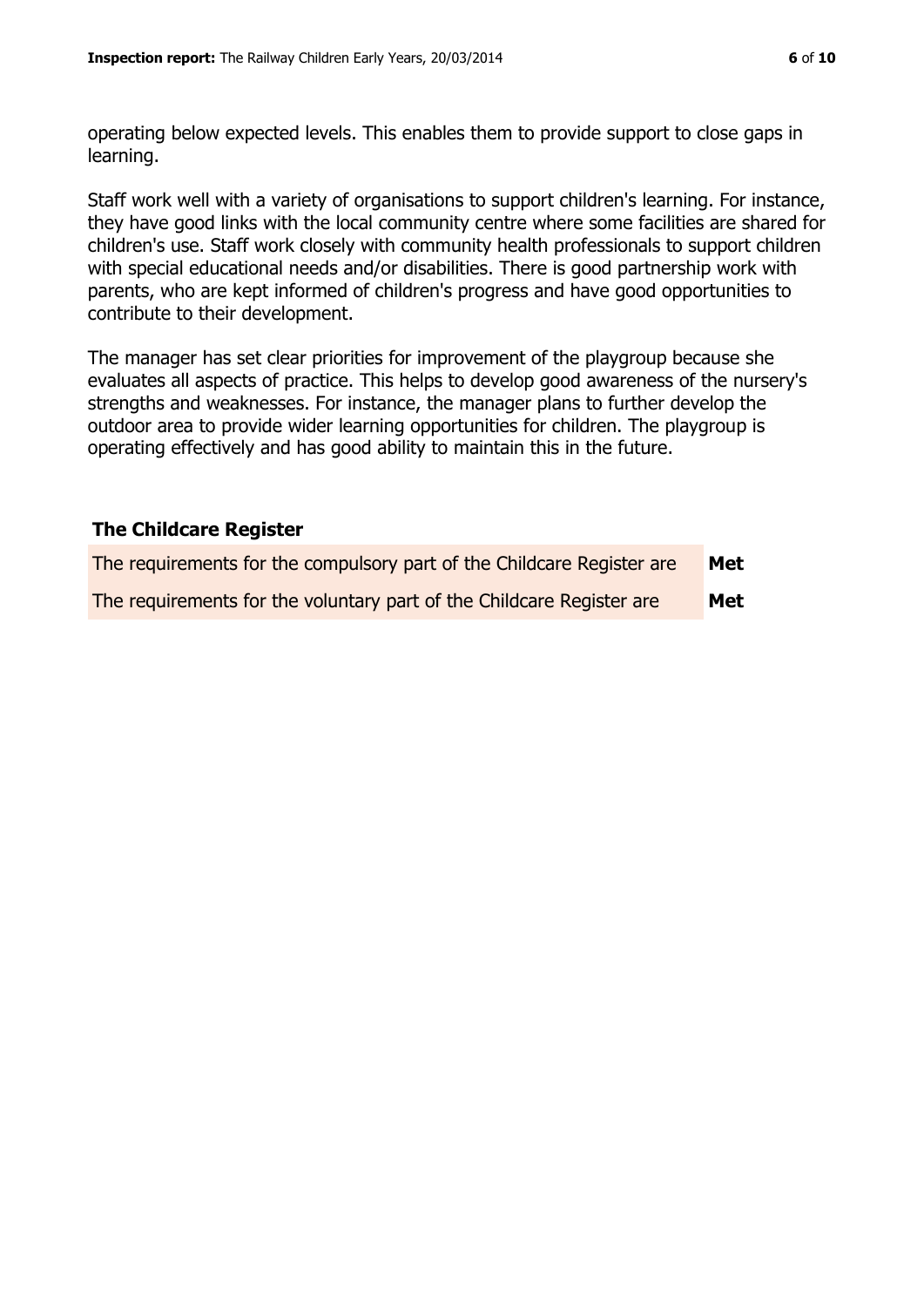# **What inspection judgements mean**

# **Registered early years provision**

| <b>Grade</b> | <b>Judgement</b>        | <b>Description</b>                                                                                                                                                                                                                                                                                                                                                                                |
|--------------|-------------------------|---------------------------------------------------------------------------------------------------------------------------------------------------------------------------------------------------------------------------------------------------------------------------------------------------------------------------------------------------------------------------------------------------|
| Grade 1      | Outstanding             | Outstanding provision is highly effective in meeting the needs<br>of all children exceptionally well. This ensures that children are<br>very well prepared for the next stage of their learning.                                                                                                                                                                                                  |
| Grade 2      | Good                    | Good provision is effective in delivering provision that meets<br>the needs of all children well. This ensures children are ready<br>for the next stage of their learning.                                                                                                                                                                                                                        |
| Grade 3      | Requires<br>improvement | The provision is not giving children a good standard of early<br>years education and/or there are minor breaches of the<br>safeguarding and welfare requirements of the Early Years<br>Foundation Stage. It will be monitored and inspected within<br>twelve months of the date of this inspection.                                                                                               |
| Grade 4      | Inadequate              | Provision that is inadequate requires significant improvement<br>and/or enforcement action. The provision is failing to give<br>children an acceptable standard of early years education and/or<br>is not meeting the safeguarding and welfare requirements of<br>the Early Years Foundation Stage. It will be monitored and<br>inspected again within six months of the date of this inspection. |
| Met          |                         | The provision has no children on roll. The inspection judgement<br>is that the provider continues to meet the requirements for<br>registration.                                                                                                                                                                                                                                                   |
| Not met      |                         | The provision has no children on roll. The inspection judgement<br>is that the provider does not meet the requirements for<br>registration.                                                                                                                                                                                                                                                       |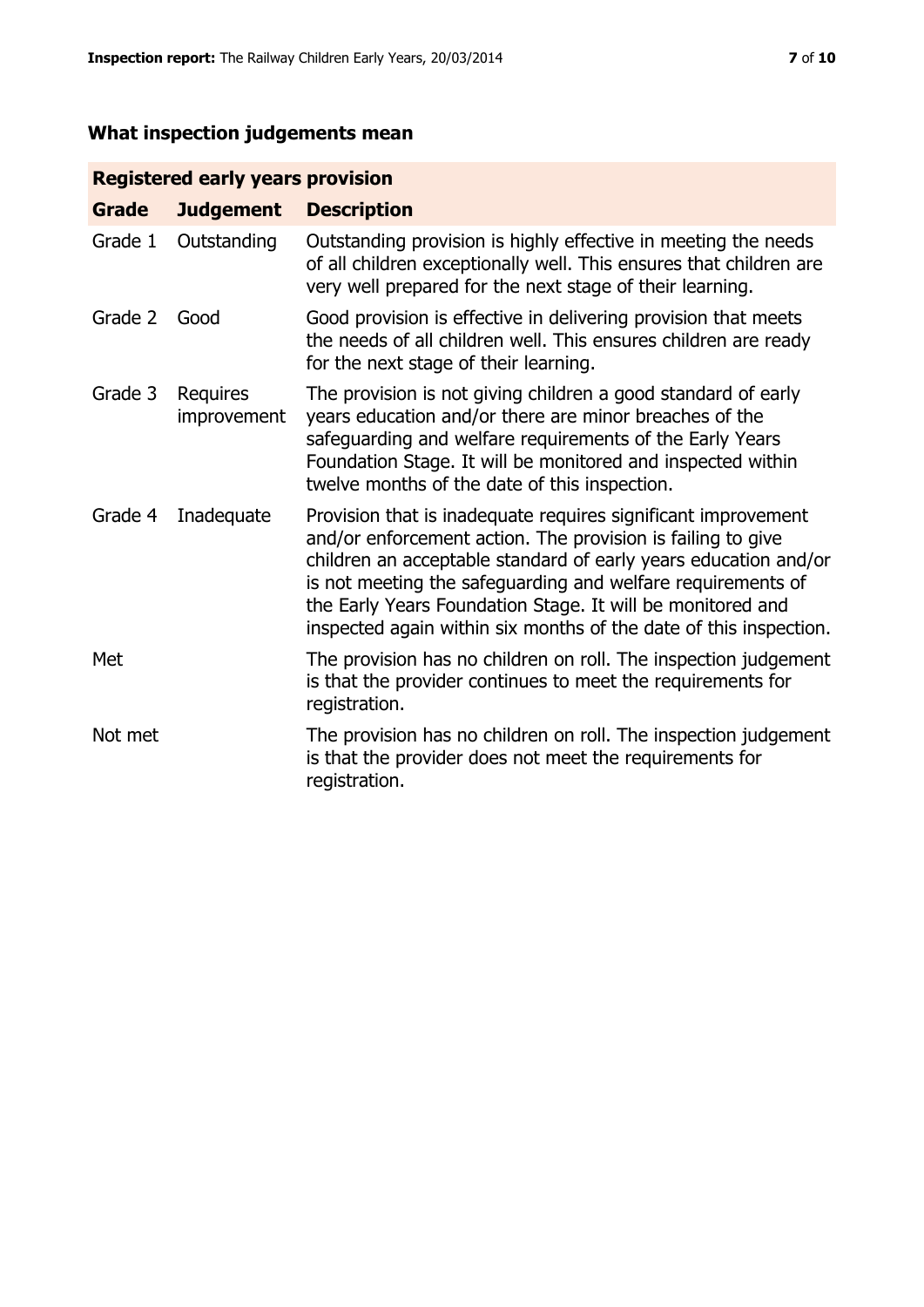## **Inspection**

This inspection was carried out by Ofsted under sections 49 and 50 of the Childcare Act 2006 on the quality and standards of provision that is registered on the Early Years Register. The registered person must ensure that this provision complies with the statutory framework for children's learning, development and care, known as the Early Years Foundation Stage.

# **Setting details**

| Unique reference number       | EY467355                                           |
|-------------------------------|----------------------------------------------------|
| <b>Local authority</b>        | Wandsworth                                         |
| <b>Inspection number</b>      | 935168                                             |
| <b>Type of provision</b>      | Full-time provision                                |
| <b>Registration category</b>  | Childcare - Non-Domestic                           |
| Age range of children         | $2 - 8$                                            |
| <b>Total number of places</b> | 24                                                 |
| Number of children on roll    | 19                                                 |
| <b>Name of provider</b>       | <b>Childcare and Business Consultancy Services</b> |
| Date of previous inspection   | not applicable                                     |
| <b>Telephone number</b>       | 02077381958                                        |

Any complaints about the inspection or the report should be made following the procedures set out in the guidance *'Complaints procedure: raising concerns and making complaints* about Ofsted', which is available from Ofsted's website: www.ofsted.gov.uk. If you would like Ofsted to send you a copy of the guidance, please telephone 0300 123 4234, or email enquiries@ofsted.gov.uk.

# **Type of provision**

For the purposes of this inspection the following definitions apply:

Full-time provision is that which operates for more than three hours. These are usually known as nurseries, nursery schools and pre-schools and must deliver the Early Years Foundation Stage. They are registered on the Early Years Register and pay the higher fee for registration.

Sessional provision operates for more than two hours but does not exceed three hours in any one day. These are usually known as pre-schools, kindergartens or nursery schools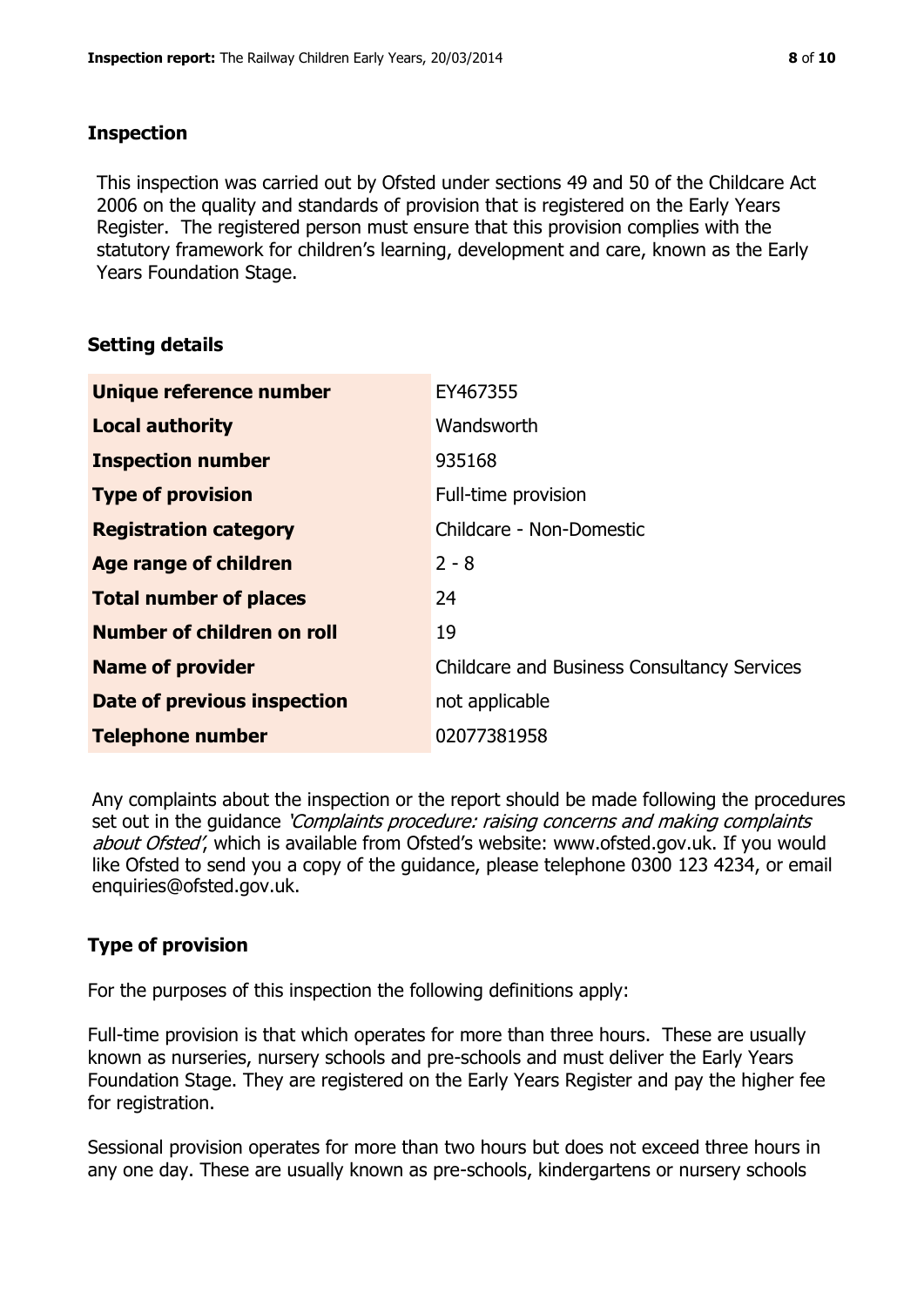and must deliver the Early Years Foundation Stage. They are registered on the Early Years Register and pay the lower fee for registration.

Childminders care for one or more children where individual children attend for a period of more than two hours in any one day. They operate from domestic premises, which are usually the childminder's own home. They are registered on the Early Years Register and must deliver the Early Years Foundation Stage.

Out of school provision may be sessional or full-time provision and is delivered before or after school and/or in the summer holidays. They are registered on the Early Years Register and must deliver the Early Years Foundation Stage. Where children receive their Early Years Foundation Stage in school these providers do not have to deliver the learning and development requirements in full but should complement the experiences children receive in school.